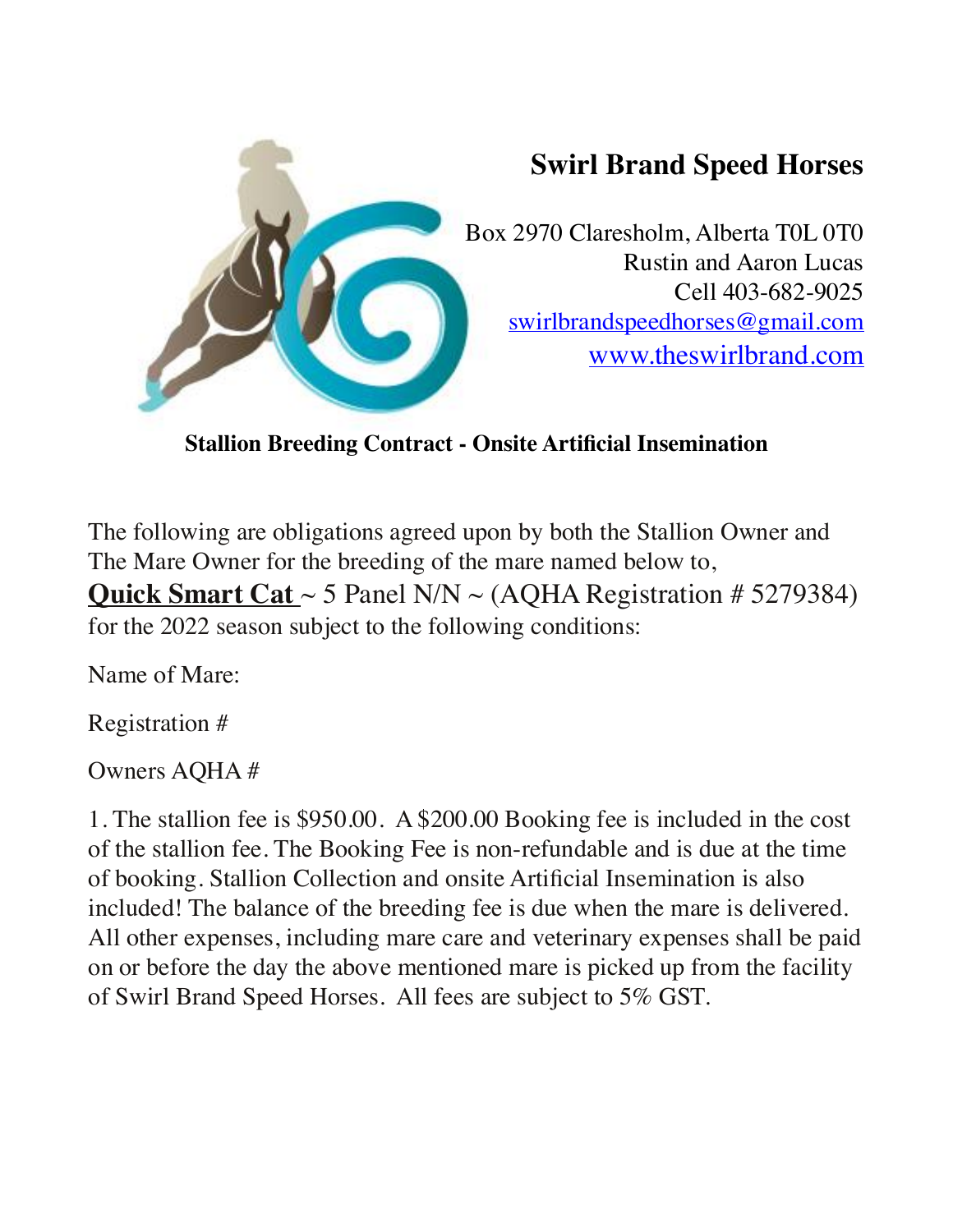2. Swirl Brand Speed Horses agrees to provide the best care and feed for the mare and/or foal while at their facility. Good quality hay, salt and mineral, clean water and a safe panelled turn-out pen will be provided for each mare/ foal. Grain may be provided to your mare if we feel she needs extra. The mare owner agrees to pay \$12 per day for dry mare care (mare without foal) and \$15 per day for wet mare care (mare with foal at side).

3. Swirl Brand Speed Horses will exercise judgment in the care and supervision of above said mare. A veterinarian will administer medical care as deemed necessary for the health and safety of the mare. Mare owner hereby consents to all medical care administered to the mare by veterinarian as well as all farrier expenses. Mare owner will be consulted prior to any and all associated expenses during the duration of the mare's stay with Swirl Brand Speed Horses.

4. The mare shall be healthy and in sound breeding condition: free from infections, contagious and transmittable disease. Owner agrees to have the Mare's Vaccinations & deworming current, including Rhino. At least 2 months prior to arrival at our facility. To help in the expediency of pregnancy the mare owner agrees to have a Reproductive Ultrasound done prior to delivering the mare to Swirl Brand and releasing all pertinent information relating to settling said mare. A photo-copy of the mare's registration papers is required upon booking of the mare, for completion of the fall AQHA Stallion Report.

5. Swirl Brand Speed Horses agrees to diligently try to settle the mare. Mare owner agrees to give Swirl Brand Speed Horses ample opportunity to settle the mare (having bred her through at least two heat cycles). Confirmation of pregnancy can be confirmed via ultrasound at approximately 14-16 days. Mare Owner hereby agrees to allow Swirl Brand to Ultrasound and administer Vet Care as needed within reason to settle the mare. Owner will be consulted. Mare owner is responsible for Vet Fees.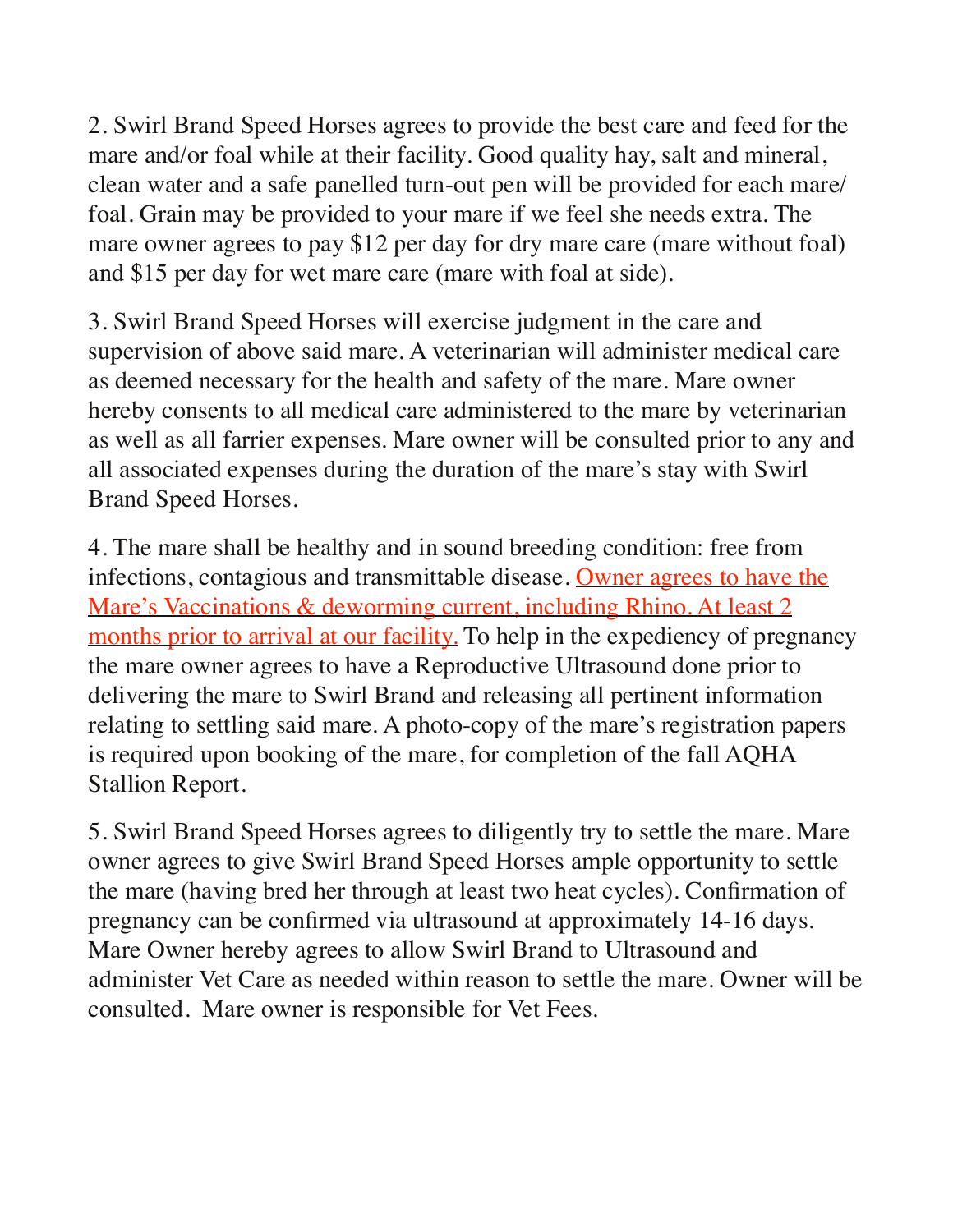6. This contract contains a "LIVE FOAL GUARANTEE." A live foal is described as a newborn foal, which stands and nurses without assistance. If the foal is born dead, return breeding privileges shall apply. Return breeding privileges apply only to the following breeding season. Exceptions to this rule may be applicable at the discretion of Swirl Brand Speed Horses. A substitute mare may be sent if the original mare is deceased or deemed unfit for breeding. Alternate mare must be approved by Swirl Brand Speed Horses. The "LIVE FOAL GUARANTEE" in this contract is transferable and assignable. Should the mare be sold prior to the birth of the foal, the "LIVE FOAL GUARANTEE" shall be transferred to the new owner of the mare.

7. A Breeders Certificate will be issued to the mare owner when Swirl Brand Speed Horses have been notified that a live foal has been produced.

8. Swirl Brand Speed Horses, employees or agents thereof, shall not be liable for the death, sickness and/or accident to the mare and/or foal.

9. Should the stallion die or become unfit for service for any reason this contract shall become null and void and all parties are relieved from further obligation.

10. Swirl Brand Speed Horses reserves the right to deny live cover of the mare if at any time the mare is deemed unsafe to be handled.

11. Under certain circumstances if a mare is unable to be settled in foal and a replacement mare is not available the stud fee (\$950.00) may be applied towards the purchase price of a Swirl Brand weanling.

12. Interest will be Charged at a Rate of 10% per month on all balances owing after 30days.

13. Contract shall NOT BE transferred. Stallion Fee shall NOT Be resold.

14. It is recommended that you have an Ultrasound done on your mare once home between 40-50 days after pregnancy confirmation. This ultrasound will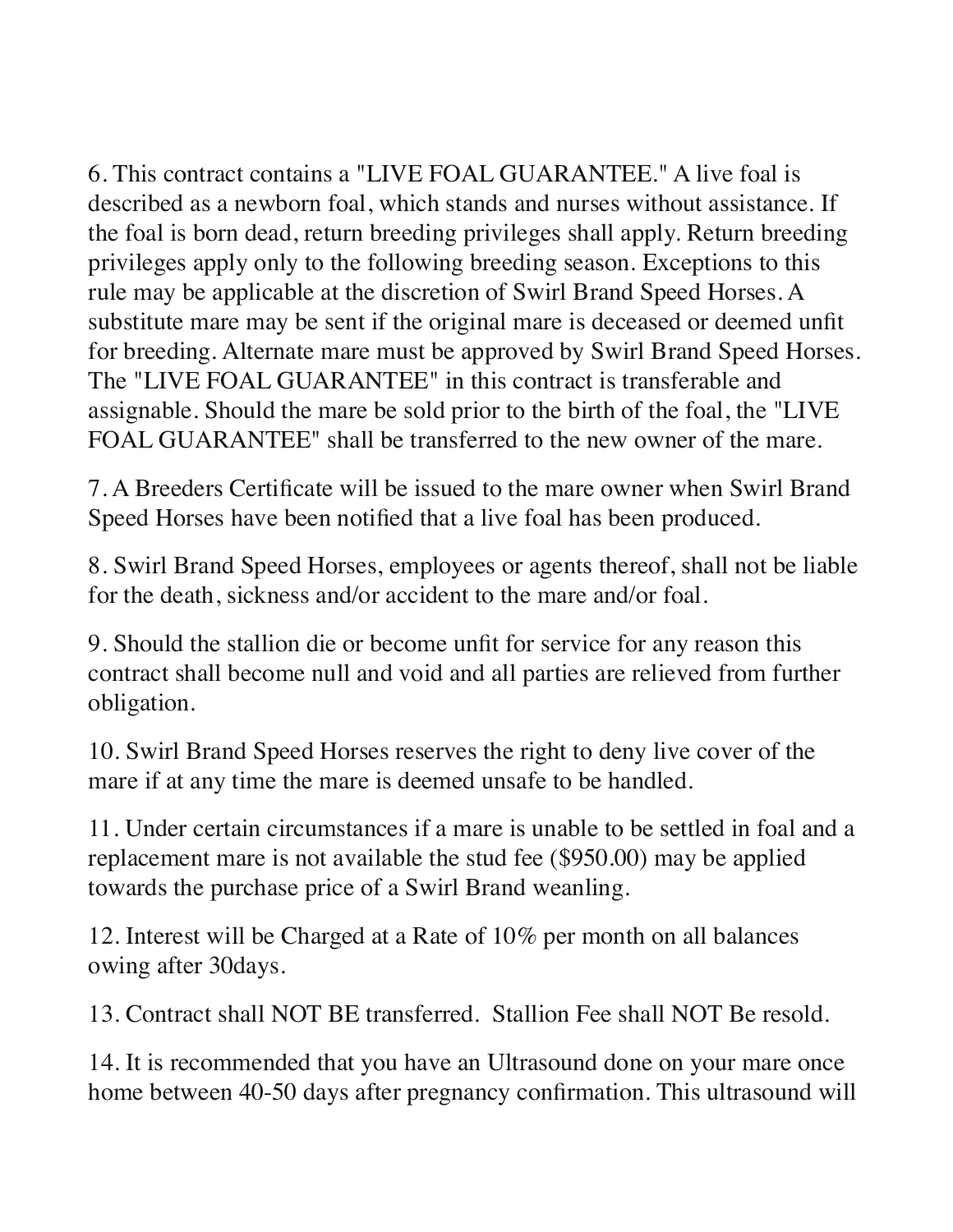give you confidence that your mare is safely in foal as the risk of pregnancy loss decreases significantly after this point.

Mare Owner Signature:

Address:

City, Province, PC:

Home Phone #:

Cell Phone #:

Email Address:

Addition Information and/ or Feed Instructions for Above Said Mare:

If Requesting Cooled Semen….

Name of Vet Clinic:

Address:

City, Province, PC:

Phone #:

Name of Attending Vet:

## **\*\*\* \$50 deposit is charged for Shipping Container & Contents, will be returned via Transfer when the Container has been Returned\*\*\***

\*\*\*Semen Request Must be made 24hrs in Advance! Or a *\$300 Rush Charge* will be added to your invoice. Your invoice must be paid in full BEFORE your semen is shipped via Etransfer. No exceptions. Please return the Styrofoam Shipping Container promptly to the Claresholm Purolator Depot. All Return Shipping details are on the side of the Box<sup>\*\*\*</sup>